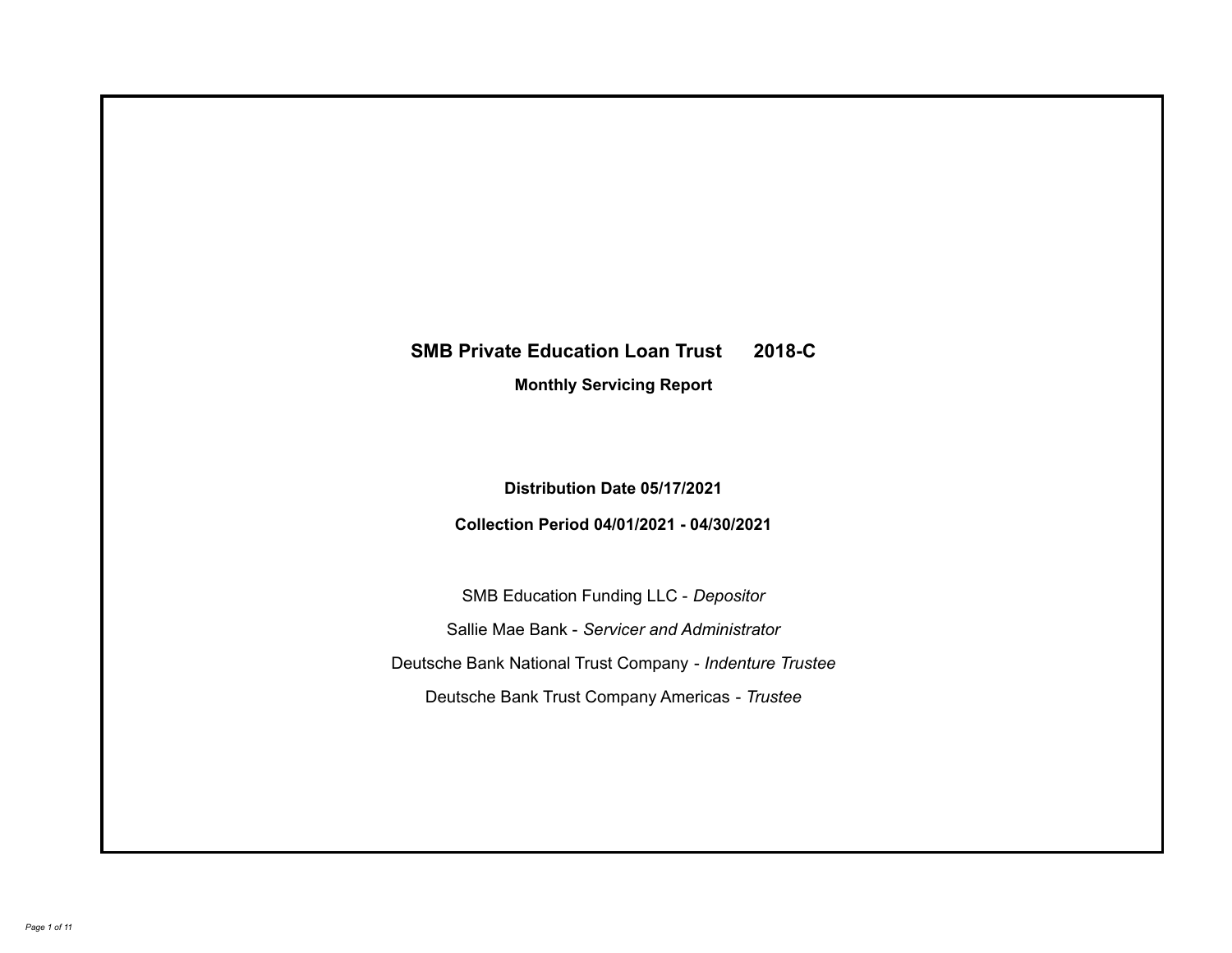A

| A           | <b>Student Loan Portfolio Characteristics</b>   |                   | <b>Settlement Date</b><br>09/19/2018 | 03/31/2021       | 04/30/2021       |
|-------------|-------------------------------------------------|-------------------|--------------------------------------|------------------|------------------|
|             | <b>Principal Balance</b>                        |                   | \$557,492,029.76                     | \$374,827,856.20 | \$367,976,778.69 |
|             | Interest to be Capitalized Balance              |                   | 38,025,828.51                        | 23,275,594.29    | 23,669,777.04    |
|             | Pool Balance                                    |                   | \$595,517,858.27                     | \$398,103,450.49 | \$391,646,555.73 |
|             |                                                 |                   |                                      |                  |                  |
|             | Weighted Average Coupon (WAC)                   |                   | 9.62%                                | 8.22%            | 8.23%            |
|             | Weighted Average Remaining Term                 |                   | 137.72                               | 130.77           | 130.42           |
|             | Number of Loans                                 |                   | 48,318                               | 32,944           | 32,414           |
|             | Number of Borrowers                             |                   | 46,914                               | 32,081           | 31,567           |
|             | Pool Factor                                     |                   |                                      | 0.668499601      | 0.657657114      |
|             | Since Issued Total Constant Prepayment Rate (1) |                   |                                      | 12.56%           | 12.54%           |
| B           | <b>Debt Securities</b>                          | <b>Cusip/Isin</b> | 04/15/2021                           |                  | 05/17/2021       |
|             | A2A                                             | 78449QAB3         | \$173,175,815.72                     |                  | \$169,932,558.95 |
|             |                                                 |                   |                                      |                  |                  |
|             | A <sub>2</sub> B                                | 78449QAC1         | \$85,401,772.15                      |                  | \$83,802,357.85  |
|             | B                                               | 78449QAD9         | \$40,000,000.00                      |                  | \$40,000,000.00  |
| $\mathsf C$ |                                                 |                   |                                      |                  |                  |
|             | <b>Certificates</b>                             | <b>Cusip/Isin</b> | 04/15/2021                           |                  | 05/17/2021       |
|             | Residual                                        | 78449Q107         | \$100,000.00                         |                  | \$100,000.00     |
|             |                                                 |                   |                                      |                  |                  |
| D           | <b>Account Balances</b>                         |                   | 04/15/2021                           |                  | 05/17/2021       |
|             | Reserve Account Balance                         |                   | \$1,508,827.00                       |                  | \$1,508,827.00   |
|             |                                                 |                   |                                      |                  |                  |

| <b>Asset / Liability</b>               | 04/15/2021      | 05/17/2021      |
|----------------------------------------|-----------------|-----------------|
| Overcollateralization Percentage       | 25.00%          | 25.00%          |
| Specified Overcollateralization Amount | \$99,525,862.62 | \$97,911,638.93 |
| Actual Overcollateralization Amount    | \$99,525,862.62 | \$97,911,638.93 |

(1) For additional information, see 'Since Issued CPR Methodology' found on page 11 of this report.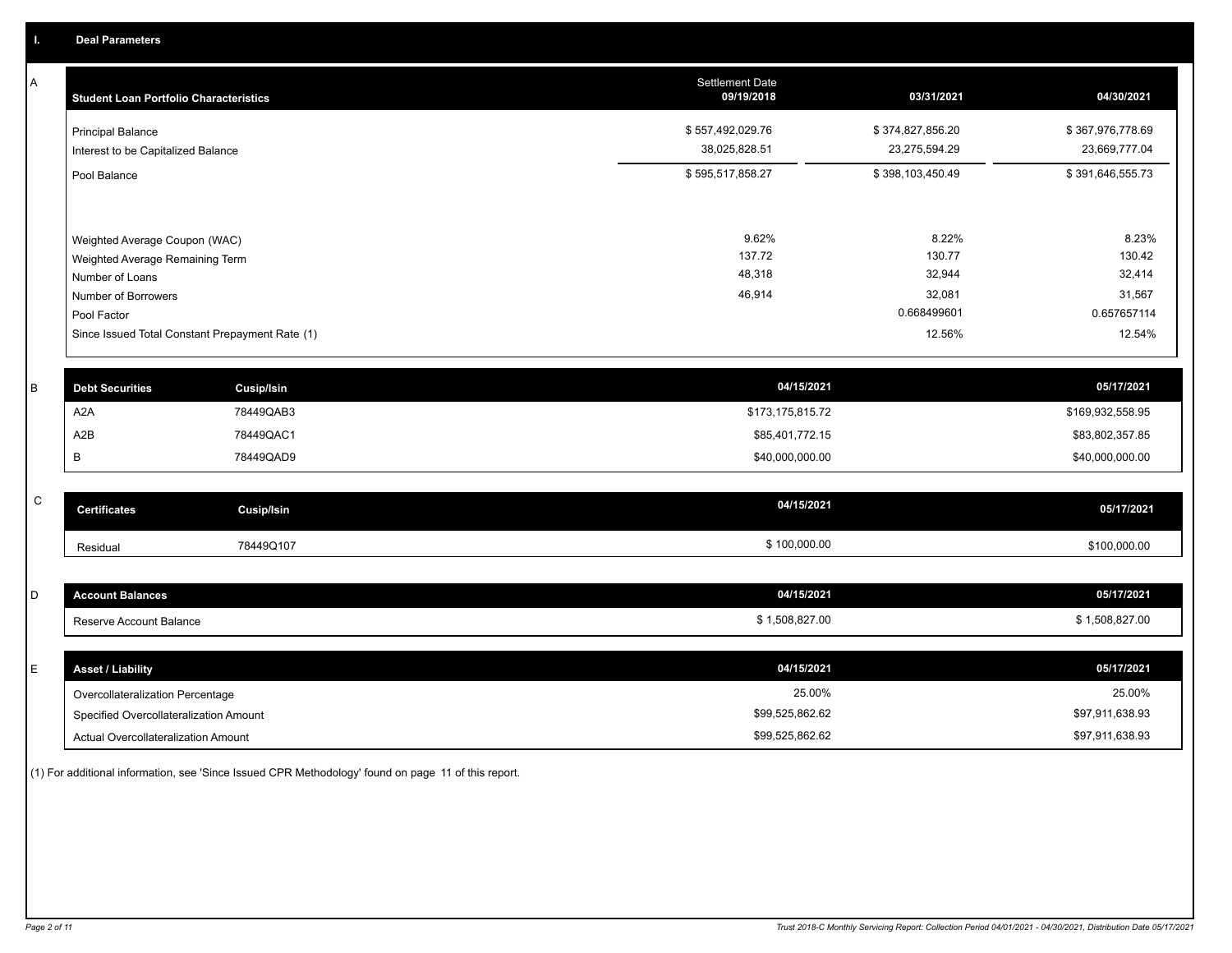| Α | <b>Student Loan Principal Receipts</b>                           |                |
|---|------------------------------------------------------------------|----------------|
|   | <b>Borrower Principal</b>                                        | 6,910,525.90   |
|   | <b>Consolidation Activity Principal</b>                          | 0.00           |
|   | Seller Principal Reimbursement                                   | 0.00           |
|   | Servicer Principal Reimbursement                                 | 0.00           |
|   | Delinquent Principal Purchases by Servicer                       | 0.00           |
|   | <b>Other Principal Deposits</b>                                  | 4,045.16       |
|   | <b>Total Principal Receipts</b>                                  | \$6,914,571.06 |
| В | <b>Student Loan Interest Receipts</b>                            |                |
|   | <b>Borrower Interest</b>                                         | 1,849,852.12   |
|   | <b>Consolidation Activity Interest</b>                           | 0.00           |
|   | Seller Interest Reimbursement                                    | 0.00           |
|   | Servicer Interest Reimbursement                                  | 0.00           |
|   | Delinquent Interest Purchases by Servicer                        | 0.00           |
|   | Other Interest Deposits                                          | 48.77          |
|   | <b>Total Interest Receipts</b>                                   | \$1,849,900.89 |
| C | <b>Recoveries on Realized Losses</b>                             | \$76,450.13    |
| D | <b>Investment Income</b>                                         | \$230.78       |
| E | <b>Funds Borrowed from Next Collection Period</b>                | \$0.00         |
| F | <b>Funds Repaid from Prior Collection Period</b>                 | \$0.00         |
| G | <b>Loan Sale or Purchase Proceeds</b>                            | \$0.00         |
| н | Initial Deposits to Distribution Account                         | \$0.00         |
|   | <b>Excess Transferred from Other Accounts</b>                    | \$0.00         |
| J | <b>Borrower Benefit Reimbursements</b>                           | \$0.00         |
| Κ | <b>Other Deposits</b>                                            | \$0.00         |
| Г | <b>Other Fees Collected</b>                                      | \$0.00         |
| М | <b>AVAILABLE FUNDS</b>                                           | \$8,841,152.86 |
| N | Non-Cash Principal Activity During Collection Period             | \$63,493.55    |
| O | Aggregate Purchased Amounts by the Depositor, Servicer or Seller | \$4,093.93     |
| P | Aggregate Loan Substitutions                                     | \$0.00         |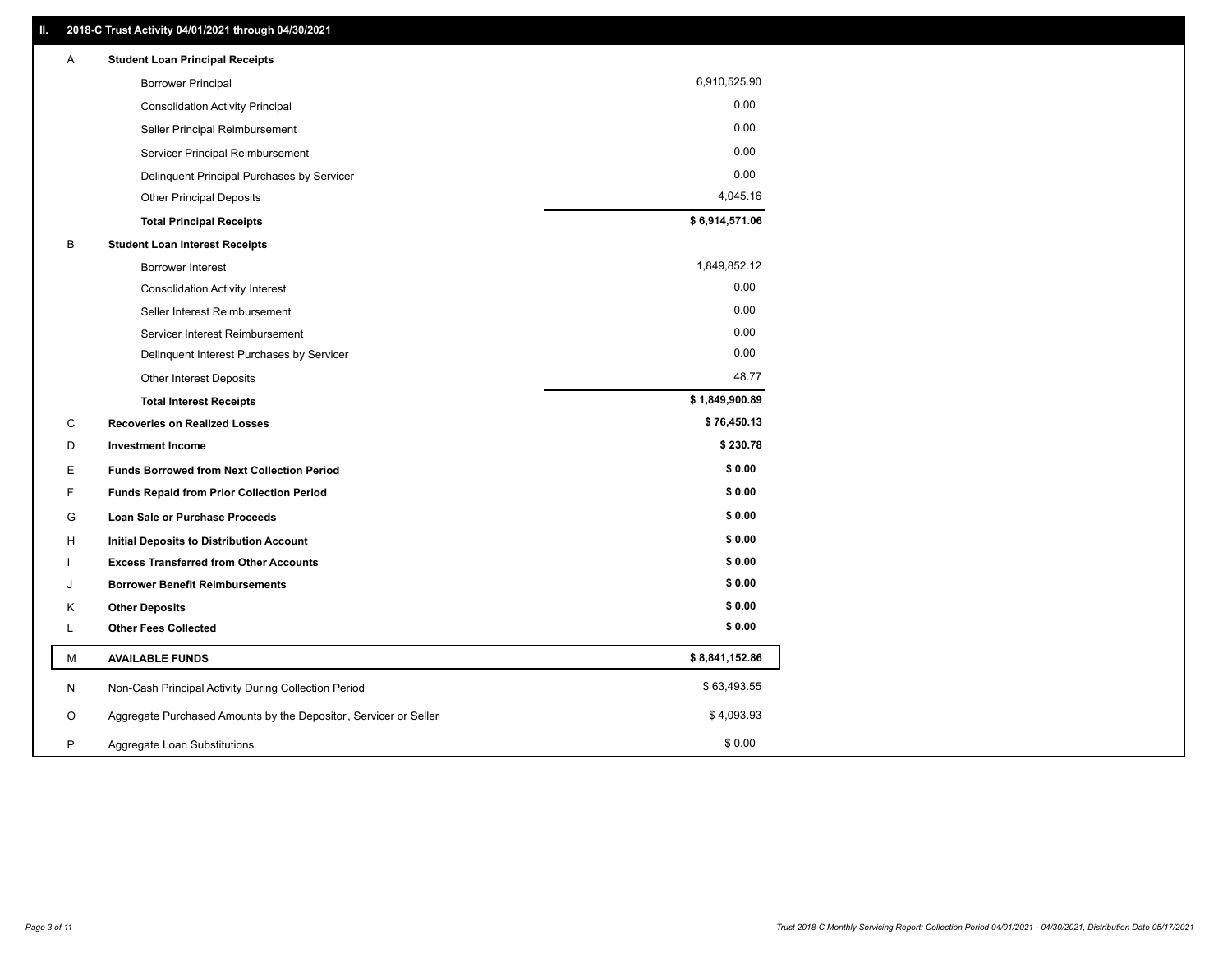|                   |                       | <b>Loans by Repayment Status</b> |            |                                                           |                |                            |                          |         |                                                           |                |                            |
|-------------------|-----------------------|----------------------------------|------------|-----------------------------------------------------------|----------------|----------------------------|--------------------------|---------|-----------------------------------------------------------|----------------|----------------------------|
|                   |                       |                                  | 04/30/2021 |                                                           |                | 03/31/2021                 |                          |         |                                                           |                |                            |
|                   |                       | <b>Wtd Avg</b><br>Coupon         | # Loans    | Principal and<br><b>Interest Accrued</b><br>to Capitalize | % of Principal | % of Loans in<br>Repay (1) | <b>Wtd Avg</b><br>Coupon | # Loans | Principal and<br><b>Interest Accrued</b><br>to Capitalize | % of Principal | % of Loans in<br>Repay (1) |
| INTERIM:          | IN SCHOOL             | 9.45%                            | 2,532      | \$40,146,641.12                                           | 10.251%        | $-$ %                      | 9.45%                    | 2,572   | \$40,674,059.69                                           | 10.217%        | $-$ %                      |
|                   | GRACE                 | 9.43%                            | 627        | \$9,344,723.81                                            | 2.386%         | $-$ %                      | 9.41%                    | 602     | \$8,939,521.79                                            | 2.246%         | $-$ %                      |
|                   | <b>DEFERMENT</b>      | 8.83%                            | 2,113      | \$28,679,518.24                                           | 7.323%         | $-$ %                      | 8.82%                    | 2,132   | \$28,622,768.09                                           | 7.190%         | $-$ %                      |
| <b>REPAYMENT:</b> | <b>CURRENT</b>        | 7.94%                            | 25,740     | \$292,218,117.03                                          | 74.613%        | 93.219%                    | 7.94%                    | 26,139  | \$296,706,833.79                                          | 74.530%        | 92.759%                    |
|                   | 31-60 DAYS DELINQUENT | 8.25%                            | 283        | \$4,162,548.76                                            | 1.063%         | 1.328%                     | 8.61%                    | 267     | \$4,147,552.91                                            | 1.042%         | 1.297%                     |
|                   | 61-90 DAYS DELINQUENT | 8.47%                            | 100        | \$1,417,010.86                                            | 0.362%         | 0.452%                     | 8.79%                    | 118     | \$1,827,284.62                                            | 0.459%         | 0.571%                     |
|                   | > 90 DAYS DELINQUENT  | 9.16%                            | 90         | \$1,335,537.11                                            | 0.341%         | 0.426%                     | 9.16%                    | 92      | \$1,265,831.02                                            | 0.318%         | 0.396%                     |
|                   | FORBEARANCE           | 8.40%                            | 929        | \$14,342,458.80                                           | 3.662%         | 4.575%                     | 8.39%                    | 1,022   | \$15,919,598.58                                           | 3.999%         | 4.977%                     |
| <b>TOTAL</b>      |                       |                                  | 32,414     | \$391,646,555.73                                          | 100.00%        | 100.00%                    |                          | 32,944  | \$398,103,450.49                                          | 100.00%        | 100.00%                    |

Percentages may not total 100% due to rounding \*

1 Loans classified in "Repayment" include any loan for which interim interest only, \$25 fixed payments or full principal and interest payments are due.

| <b>Loans by Borrower Status</b> |                                                                                                                              |                          |         |                                                                  |                |                                |                          |         |                                                                  |                |                                |
|---------------------------------|------------------------------------------------------------------------------------------------------------------------------|--------------------------|---------|------------------------------------------------------------------|----------------|--------------------------------|--------------------------|---------|------------------------------------------------------------------|----------------|--------------------------------|
|                                 |                                                                                                                              |                          |         | 04/30/2021                                                       |                |                                |                          |         | 03/31/2021                                                       |                |                                |
|                                 |                                                                                                                              | <b>Wtd Avg</b><br>Coupon | # Loans | <b>Principal and</b><br><b>Interest Accrued</b><br>to Capitalize | % of Principal | % of Loans in<br>P&I Repay (2) | <b>Wtd Avg</b><br>Coupon | # Loans | <b>Principal and</b><br><b>Interest Accrued</b><br>to Capitalize | % of Principal | % of Loans in<br>P&I Repay (2) |
| <b>INTERIM:</b>                 | IN SCHOOL                                                                                                                    | 8.94%                    | 4,952   | \$76,531,308.55                                                  | 19.541%        | $-$ %                          | 8.94%                    | 5,037   | \$77,468,305.86                                                  | 19.459%        | $-$ %                          |
|                                 | <b>GRACE</b>                                                                                                                 | 9.02%                    | 1,168   | \$16,987,099.16                                                  | 4.337%         | $-$ %                          | 9.00%                    | 1,144   | \$16,472,632.12                                                  | 4.138%         | $-$ %                          |
|                                 | <b>DEFERMENT</b>                                                                                                             | 8.47%                    | 3,902   | \$50,205,896.65                                                  | 12.819%        | $-$ %                          | 8.47%                    | 3,941   | \$50,439,672.02                                                  | 12.670%        | $-$ %                          |
| P&I REPAYMENT:                  | <b>CURRENT</b>                                                                                                               | 7.85%                    | 21,024  | \$227,056,278.22                                                 | 57.975%        | 91.584%                        | 7.85%                    | 21,357  | \$231,013,935.25                                                 | 58.029%        | 91.050%                        |
|                                 | 31-60 DAYS DELINQUENT                                                                                                        | 8.18%                    | 258     | \$3,874,464.68                                                   | 0.989%         | 1.563%                         | 8.57%                    | 242     | \$3,799,403.66                                                   | 0.954%         | 1.497%                         |
|                                 | 61-90 DAYS DELINQUENT                                                                                                        | 8.45%                    | 95      | \$1,351,009.68                                                   | 0.345%         | 0.545%                         | 8.78%                    | 112     | \$1,747,631.32                                                   | 0.439%         | 0.689%                         |
|                                 | > 90 DAYS DELINQUENT                                                                                                         | 9.21%                    | 86      | \$1,298,039.99                                                   | 0.331%         | 0.524%                         | 9.16%                    | 89      | \$1,242,271.68                                                   | 0.312%         | 0.490%                         |
|                                 | <b>FORBEARANCE</b>                                                                                                           | 8.40%                    | 929     | \$14,342,458.80                                                  | 3.662%         | 5.785%                         | 8.39%                    | 1,022   | \$15,919,598.58                                                  | 3.999%         | 6.274%                         |
| <b>TOTAL</b>                    | Percentages may not total 100% due to rounding                                                                               |                          | 32,414  | \$391,646,555.73                                                 | 100.00%        | 100.00%                        |                          | 32,944  | \$398,103,450.49                                                 | 100.00%        | 100.00%                        |
|                                 | 2 Loans classified in "P&I Repayment" includes only those loans for which scheduled principal and interest payments are due. |                          |         |                                                                  |                |                                |                          |         |                                                                  |                |                                |

To conform with company standard reporting these sections now include Princial and Interest Accrued to Capitalize .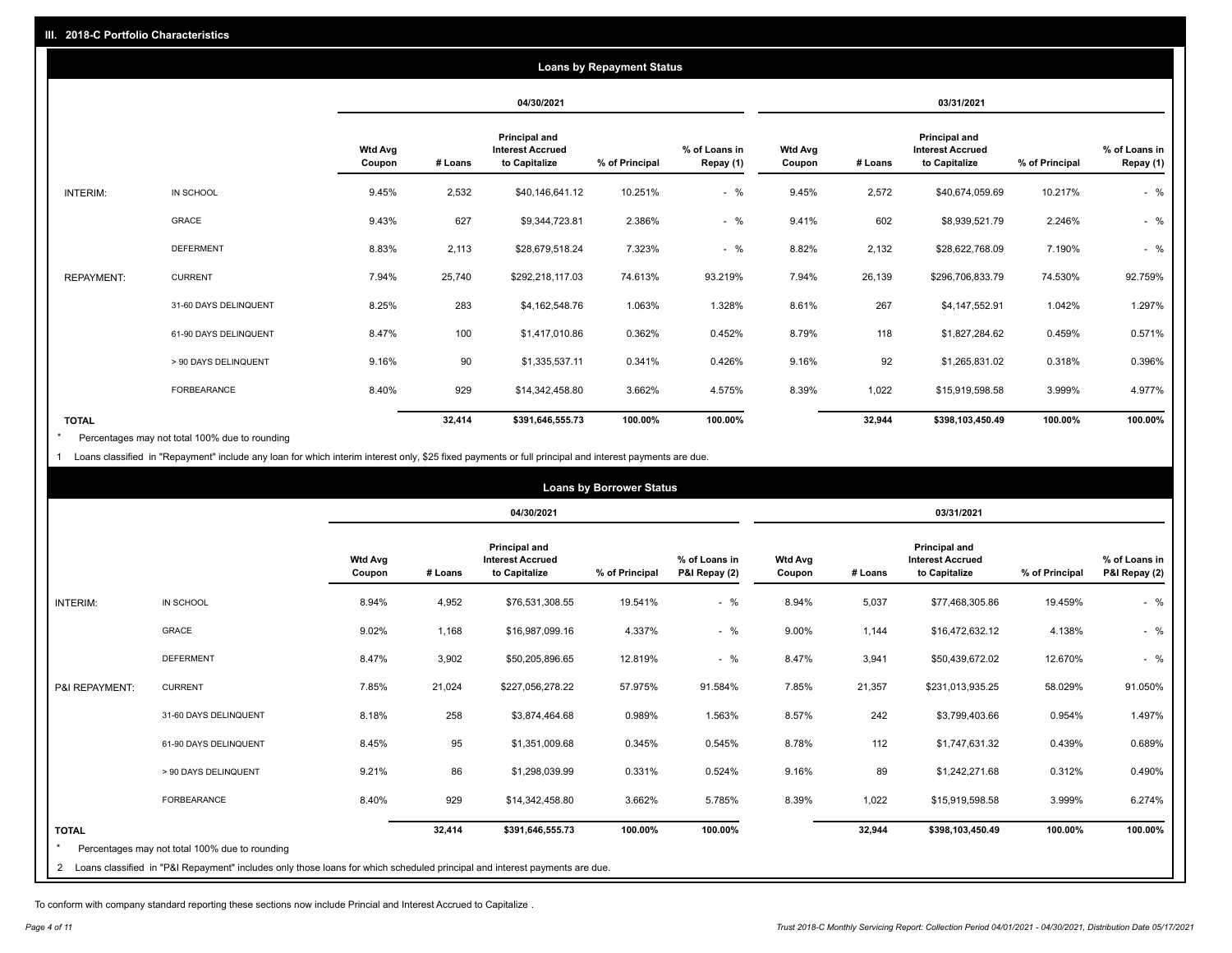|                                                                                                  | 4/30/2021        | 3/31/2021        |
|--------------------------------------------------------------------------------------------------|------------------|------------------|
| Pool Balance                                                                                     | \$391,646,555.73 | \$398,103,450.49 |
| Total # Loans                                                                                    | 32,414           | 32,944           |
| Total # Borrowers                                                                                | 31,567           | 32,081           |
| Weighted Average Coupon                                                                          | 8.23%            | 8.22%            |
| Weighted Average Remaining Term                                                                  | 130.42           | 130.77           |
| Percent of Pool - Cosigned                                                                       | 93.2%            | 93.2%            |
| Percent of Pool - Non Cosigned                                                                   | 6.8%             | 6.8%             |
| Borrower Interest Accrued for Period                                                             | \$2,485,364.11   | \$2,621,065.23   |
| Outstanding Borrower Interest Accrued                                                            | \$26,588,160.46  | \$26,268,915.05  |
| Gross Principal Realized Loss - Periodic *                                                       | \$228,808.72     | \$557,454.85     |
| Gross Principal Realized Loss - Cumulative *                                                     | \$12,177,525.94  | \$11,948,717.22  |
| Recoveries on Realized Losses - Periodic                                                         | \$76,450.13      | \$57,991.93      |
| Recoveries on Realized Losses - Cumulative                                                       | \$1,320,711.46   | \$1,244,261.33   |
| Net Losses - Periodic                                                                            | \$152,358.59     | \$499,462.92     |
| Net Losses - Cumulative                                                                          | \$10,856,814.48  | \$10,704,455.89  |
| Non-Cash Principal Activity - Capitalized Interest                                               | \$294,624.37     | \$594,790.54     |
| Since Issued Total Constant Prepayment Rate (CPR) (1)                                            | 12.54%           | 12.56%           |
| <b>Loan Substitutions</b>                                                                        | \$0.00           | \$0.00           |
| <b>Cumulative Loan Substitutions</b>                                                             | \$0.00           | \$0.00           |
| <b>Unpaid Servicing Fees</b>                                                                     | \$0.00           | \$0.00           |
| <b>Unpaid Administration Fees</b>                                                                | \$0.00           | \$0.00           |
| <b>Unpaid Carryover Servicing Fees</b>                                                           | \$0.00           | \$0.00           |
| Note Interest Shortfall                                                                          | \$0.00           | \$0.00           |
| Loans in Modification                                                                            | \$19,017,779.14  | \$19,086,881.68  |
| % of Loans in Modification as a % of Loans in Repayment (P&I)                                    | 8.14%            | 8.03%            |
| % Annualized Gross Principal Realized Loss - Periodic as a %<br>of Loans in Repayment (P&I) * 12 | 1.18%            | 2.81%            |
| % Gross Principal Realized Loss - Cumulative as a % of                                           |                  |                  |
| <b>Original Pool Balance</b>                                                                     | 2.04%            | 2.01%            |

\* In accordance with the Servicer's current policies and procedures, after September 1, 2017 loans subject to bankruptcy claims generally will not be reported as a charged- off unless and until they are delinquent for 120

(1) For additional information, see 'Since Issued CPR Methodology' found on page 11 of this report.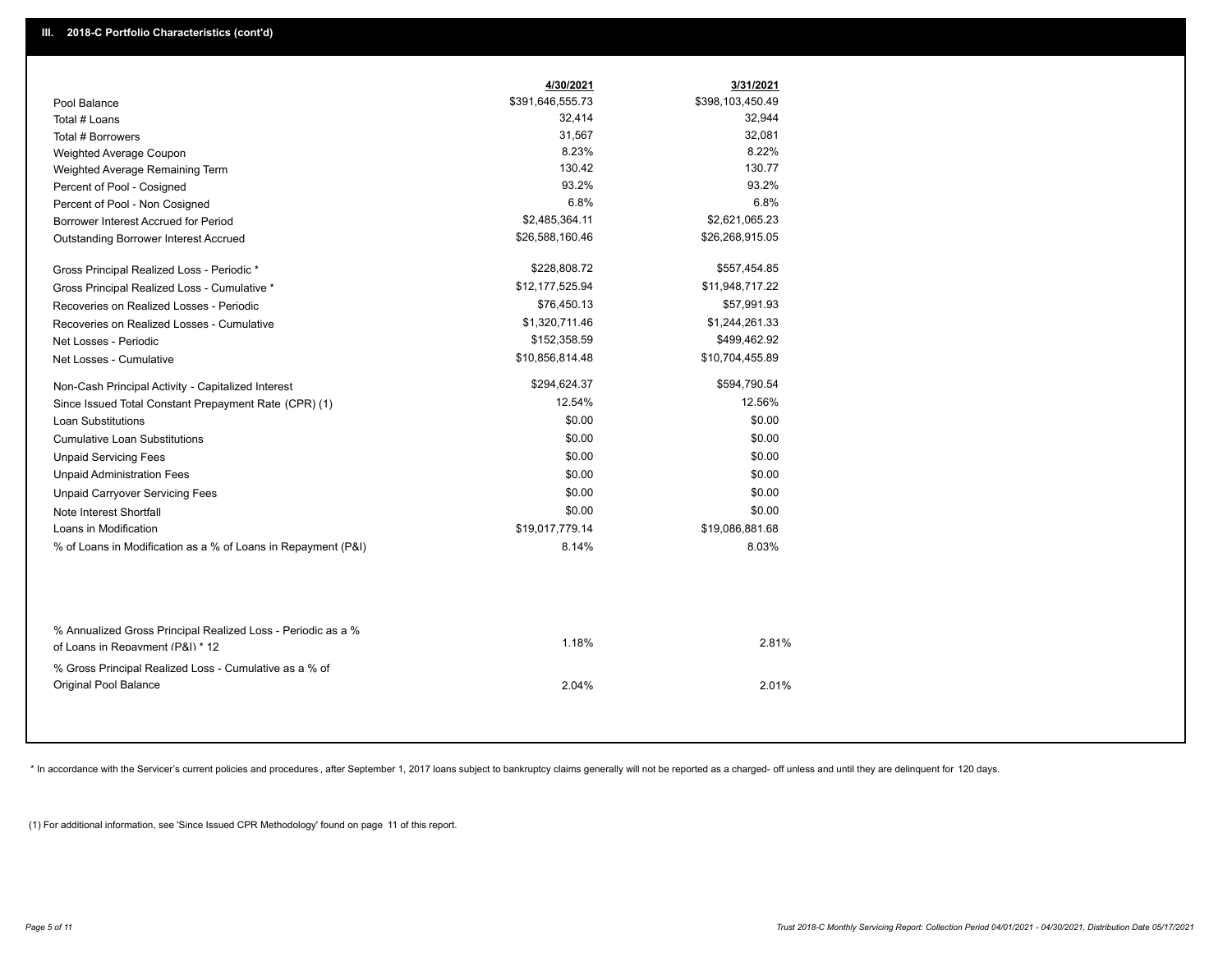## **Loan Program**

A

|                                    | Weighted<br>Average | # LOANS  | <b>\$ AMOUNT</b> | $%$ *     |
|------------------------------------|---------------------|----------|------------------|-----------|
| - Smart Option Interest-Only Loans | 7.10%               | 7,520    | \$66,025,017.60  | 16.858%   |
| - Smart Option Fixed Pay Loans     | 8.23%               | 8,063    | \$117,563,848.93 | 30.018%   |
| - Smart Option Deferred Loans      | 8.58%               | 16,831   | \$208,057,689.20 | 53.124%   |
| - Other Loan Programs              | $0.00\%$            | $\Omega$ | \$0.00           | $0.000\%$ |
| Total                              | 8.23%               | 32,414   | \$391,646,555.73 | 100.000%  |

\* Percentages may not total 100% due to rounding

B

C

**Index Type**

|                       | Weighted<br>Average | # LOANS | <b>S AMOUNT</b>  | % *       |
|-----------------------|---------------------|---------|------------------|-----------|
| - Fixed Rate Loans    | 9.19%               | 10,355  | \$134,835,766.77 | 34.428%   |
| - LIBOR Indexed Loans | 7.72%               | 22,059  | \$256,810,788.96 | 65.572%   |
| - Other Index Rates   | $0.00\%$            | 0       | \$0.00           | $0.000\%$ |
| <b>Total</b>          | 8.23%               | 32,414  | \$391,646,555.73 | 100.000%  |

\* Percentages may not total 100% due to rounding

# **Weighted Average Recent FICO**

| $0 - 639$            | 1,963  | \$22,666,887.18  | 5.788%   |
|----------------------|--------|------------------|----------|
| 640 - 669            | 1,905  | \$22,200,661.51  | 5.669%   |
| 670 - 699            | 3,527  | \$44,176,083.01  | 11.280%  |
| 700 - 739            | 6,934  | \$86,819,668.90  | 22.168%  |
| $740 +$              | 18,084 | \$215,779,988.88 | 55.096%  |
| $N/A$ <sub>(1)</sub> |        | \$3,266.25       | 0.001%   |
| <b>Total</b>         | 32,414 | \$391,646,555.73 | 100.000% |

To conform with company standard reporting these sections now include Princial and Interest Accrued to Capitalize .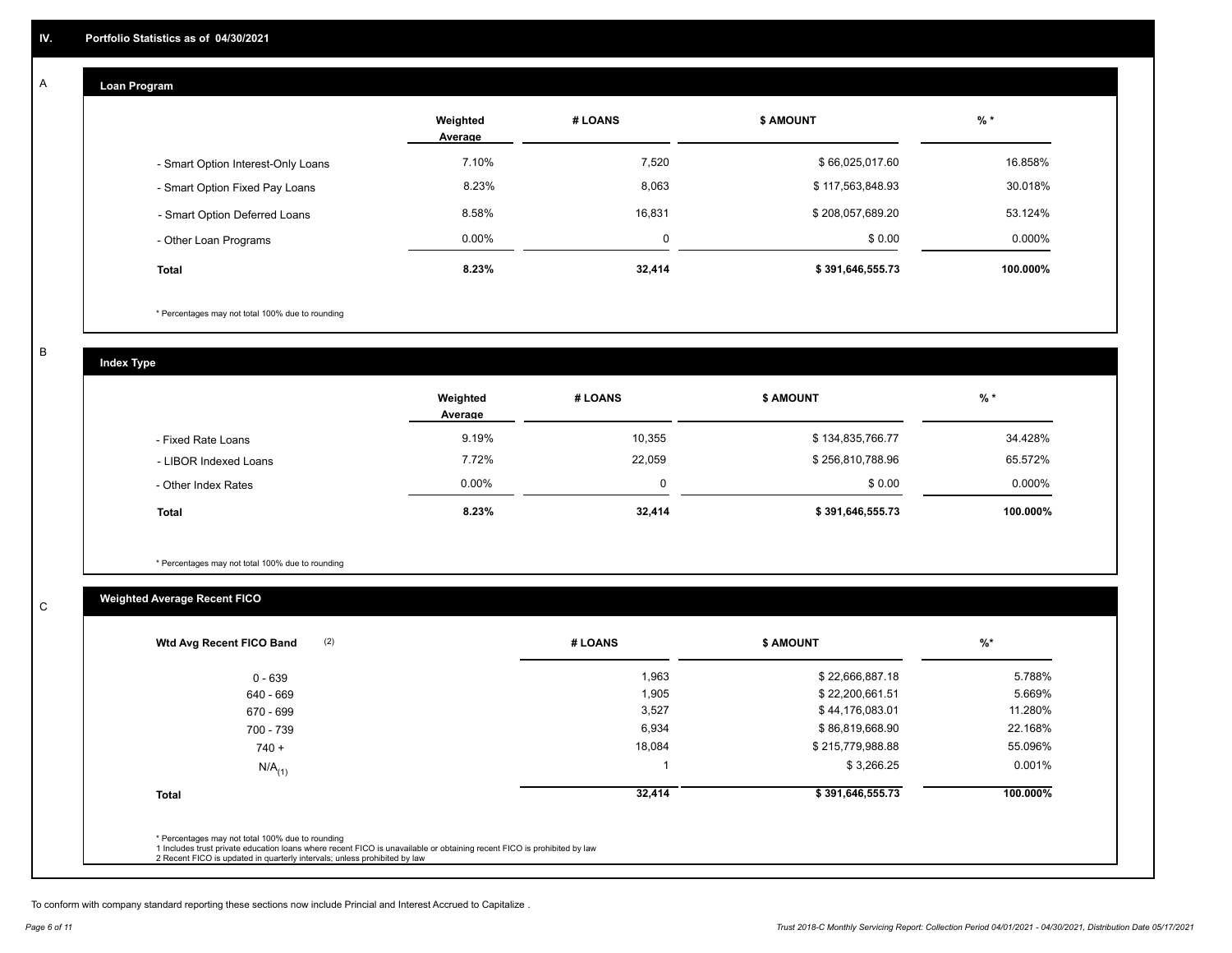| V. |       | 2018-C Reserve Account and Principal Distribution Calculations                       |                  |  |
|----|-------|--------------------------------------------------------------------------------------|------------------|--|
| А. |       | <b>Reserve Account</b>                                                               |                  |  |
|    |       | Specified Reserve Account Balance                                                    | \$1,508,827.00   |  |
|    |       | <b>Actual Reserve Account Balance</b>                                                | \$1,508,827.00   |  |
| В. |       | <b>Principal Distribution Amount</b>                                                 |                  |  |
|    | i.    | <b>Class A Notes Outstanding</b>                                                     | \$258,577,587.87 |  |
|    | ii.   | Pool Balance                                                                         | \$391,646,555.73 |  |
|    | iii.  | First Priority Principal Distribution Amount (i - ii)                                | \$0.00           |  |
|    | iv.   | Class A and B Notes Outstanding                                                      | \$298,577,587.87 |  |
|    | v.    | First Priority Principal Distribution Amount                                         | \$0.00           |  |
|    | vi.   | Pool Balance                                                                         | \$391,646,555.73 |  |
|    | vii.  | Specified Overcollateralization Amount                                               | \$97,911,638.93  |  |
|    | viii. | Regular Principal Distribution Amount (if (iv > 0, (iv - v) - (vi - vii))            | \$4,842,671.07   |  |
|    | ix.   | Pool Balance                                                                         | \$391,646,555.73 |  |
|    | х.    | 10% of Initial Pool Balance                                                          | \$59,551,785.83  |  |
|    | xi.   | First Priority Principal Distribution Amount                                         | \$0.00           |  |
|    | xii.  | Regular Principal Distribution Amount                                                | \$4,842,671.07   |  |
|    | xiii. | Available Funds (after payment of waterfall items A through I)                       | \$3,017,436.99   |  |
|    |       | xiv. Additional Principal Distribution Amount (if(vi <= x,min(xiii, vi - xi - xii))) | \$0.00           |  |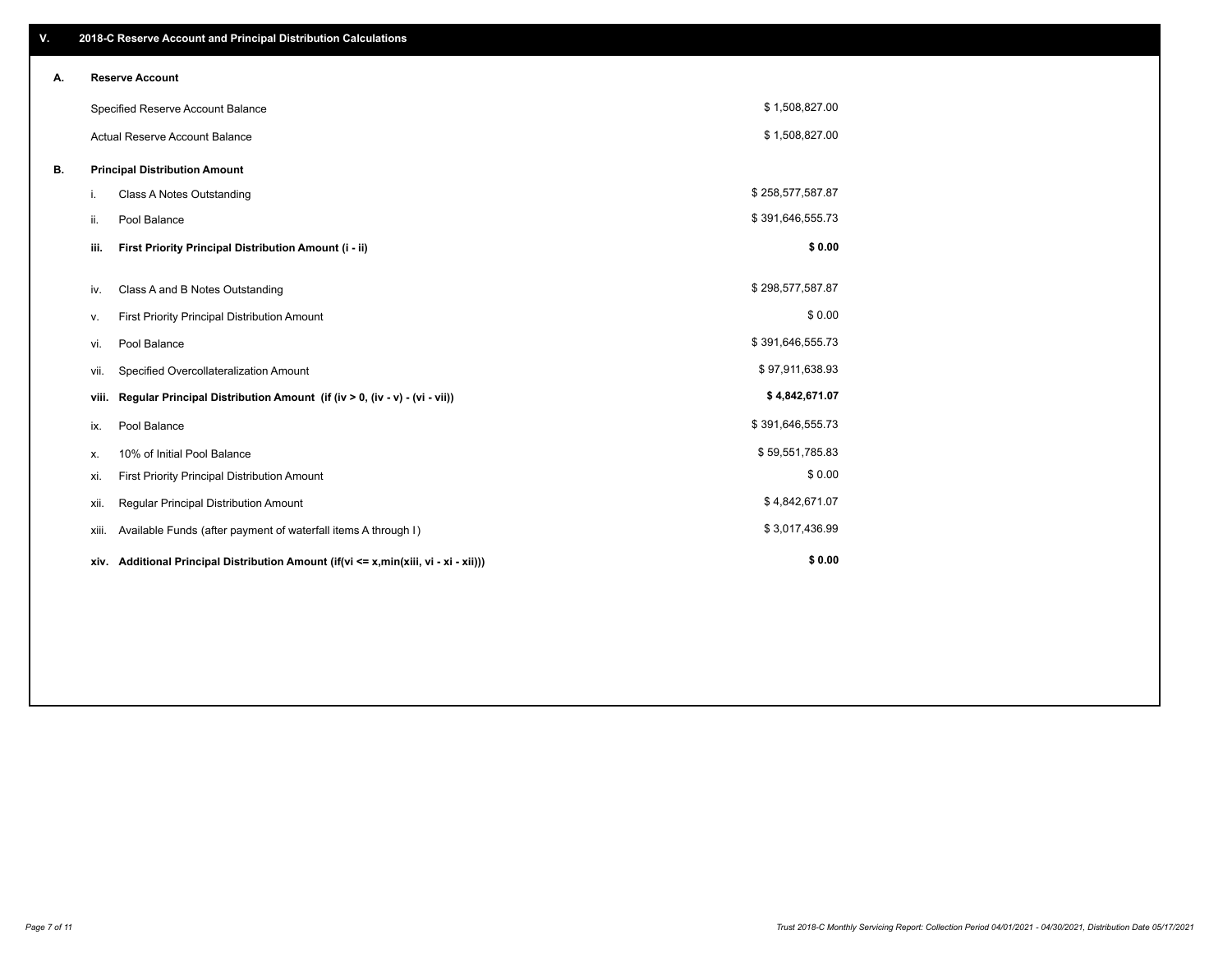|                              |                                                         | Paid           | <b>Funds Balance</b> |
|------------------------------|---------------------------------------------------------|----------------|----------------------|
| <b>Total Available Funds</b> |                                                         |                | \$8,841,152.86       |
| A                            | <b>Trustee Fees</b>                                     | \$0.00         | \$8,841,152.86       |
| В                            | <b>Servicing Fees</b>                                   | \$249,885.24   | \$8,591,267.62       |
| C                            | i. Administration Fees                                  | \$8,333.00     | \$8,582,934.62       |
|                              | ii. Unreimbursed Administrator Advances plus any Unpaid | \$0.00         | \$8,582,934.62       |
| D                            | Class A Noteholders Interest Distribution Amount        | \$589,493.23   | \$7,993,441.39       |
| E.                           | <b>First Priority Principal Payment</b>                 | \$0.00         | \$7,993,441.39       |
| F.                           | Class B Noteholders Interest Distribution Amount        | \$133,333.33   | \$7,860,108.06       |
| G                            | <b>Reinstatement Reserve Account</b>                    | \$0.00         | \$7,860,108.06       |
| H                            | Regular Principal Distribution                          | \$4,842,671.07 | \$3,017,436.99       |
|                              | <b>Carryover Servicing Fees</b>                         | \$0.00         | \$3,017,436.99       |
| J                            | Additional Principal Distribution Amount                | \$0.00         | \$3,017,436.99       |
| Κ                            | Unpaid Expenses of Trustee                              | \$0.00         | \$3,017,436.99       |
| L.                           | Unpaid Expenses of Administrator                        | \$0.00         | \$3,017,436.99       |
| М                            | Remaining Funds to the Residual Certificateholders      | \$3,017,436.99 | \$0.00               |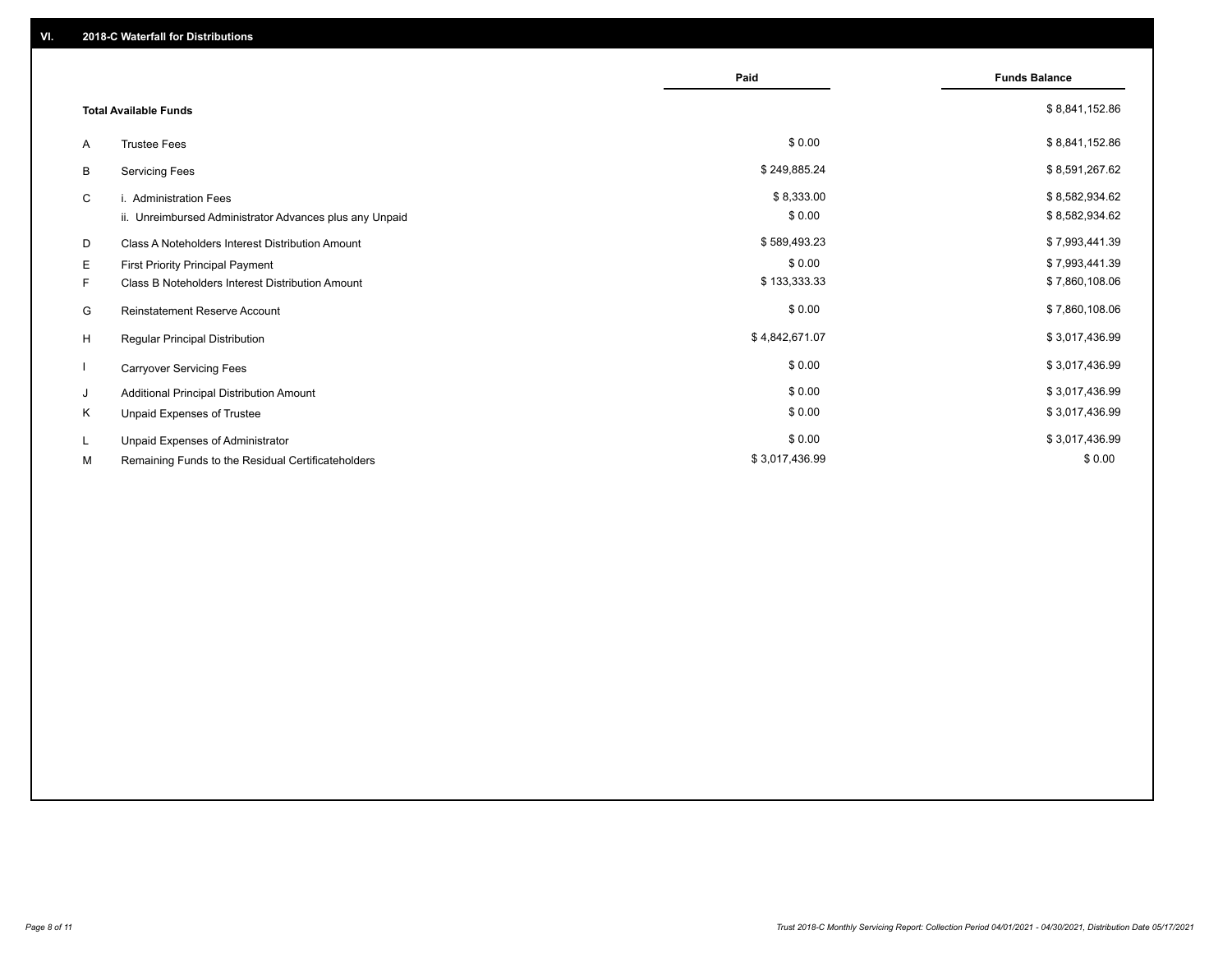| <b>Distribution Amounts</b>                                |                         |                         |                         |
|------------------------------------------------------------|-------------------------|-------------------------|-------------------------|
|                                                            | A <sub>2</sub> A        | A <sub>2</sub> B        | в                       |
| Cusip/Isin                                                 | 78449QAB3               | 78449QAC1               | 78449QAD9               |
| <b>Beginning Balance</b>                                   | \$173,175,815.72        | \$85,401,772.15         | \$40,000,000.00         |
| Index                                                      | <b>FIXED</b>            | <b>LIBOR</b>            | <b>FIXED</b>            |
| Spread/Fixed Rate                                          | 3.63%                   | 0.75%                   | 4.00%                   |
| Record Date (Days Prior to Distribution)                   | 1 NEW YORK BUSINESS DAY | 1 NEW YORK BUSINESS DAY | 1 NEW YORK BUSINESS DAY |
| <b>Accrual Period Begin</b>                                | 4/15/2021               | 4/15/2021               | 4/15/2021               |
| <b>Accrual Period End</b>                                  | 5/15/2021               | 5/17/2021               | 5/15/2021               |
| Daycount Fraction                                          | 0.08333333              | 0.08888889              | 0.08333333              |
| Interest Rate*                                             | 3.63000%                | 0.86463%                | 4.00000%                |
| <b>Accrued Interest Factor</b>                             | 0.003025000             | 0.000768560             | 0.003333333             |
| <b>Current Interest Due</b>                                | \$523,856.84            | \$65,636.39             | \$133,333.33            |
| Interest Shortfall from Prior Period Plus Accrued Interest | $\mathsf{\$}$ -         | $\mathsf{\$}$ -         | $\mathsf{\$}$ -         |
| <b>Total Interest Due</b>                                  | \$523,856.84            | \$65,636.39             | \$133,333.33            |
| <b>Interest Paid</b>                                       | \$523,856.84            | \$65,636.39             | \$133,333.33            |
| Interest Shortfall                                         | $\mathsf{\$}$ -         | $\mathsf{\$}$ -         | $\mathsf{\$}$ -         |
| <b>Principal Paid</b>                                      | \$3,243,256.77          | \$1,599,414.30          | $\mathsf{\$}$ -         |
| <b>Ending Principal Balance</b>                            | \$169,932,558.95        | \$83,802,357.85         | \$40,000,000.00         |
| Paydown Factor                                             | 0.014809392             | 0.014809392             | 0.000000000             |
| <b>Ending Balance Factor</b>                               | 0.775947758             | 0.775947758             | 1.000000000             |

\* Pay rates for Current Distribution. For the interest rates applicable to the next distribution date, please see https://www.salliemae.com/about/investors/data/SMBabrate.txt.

**VII. 2018-C Distributions**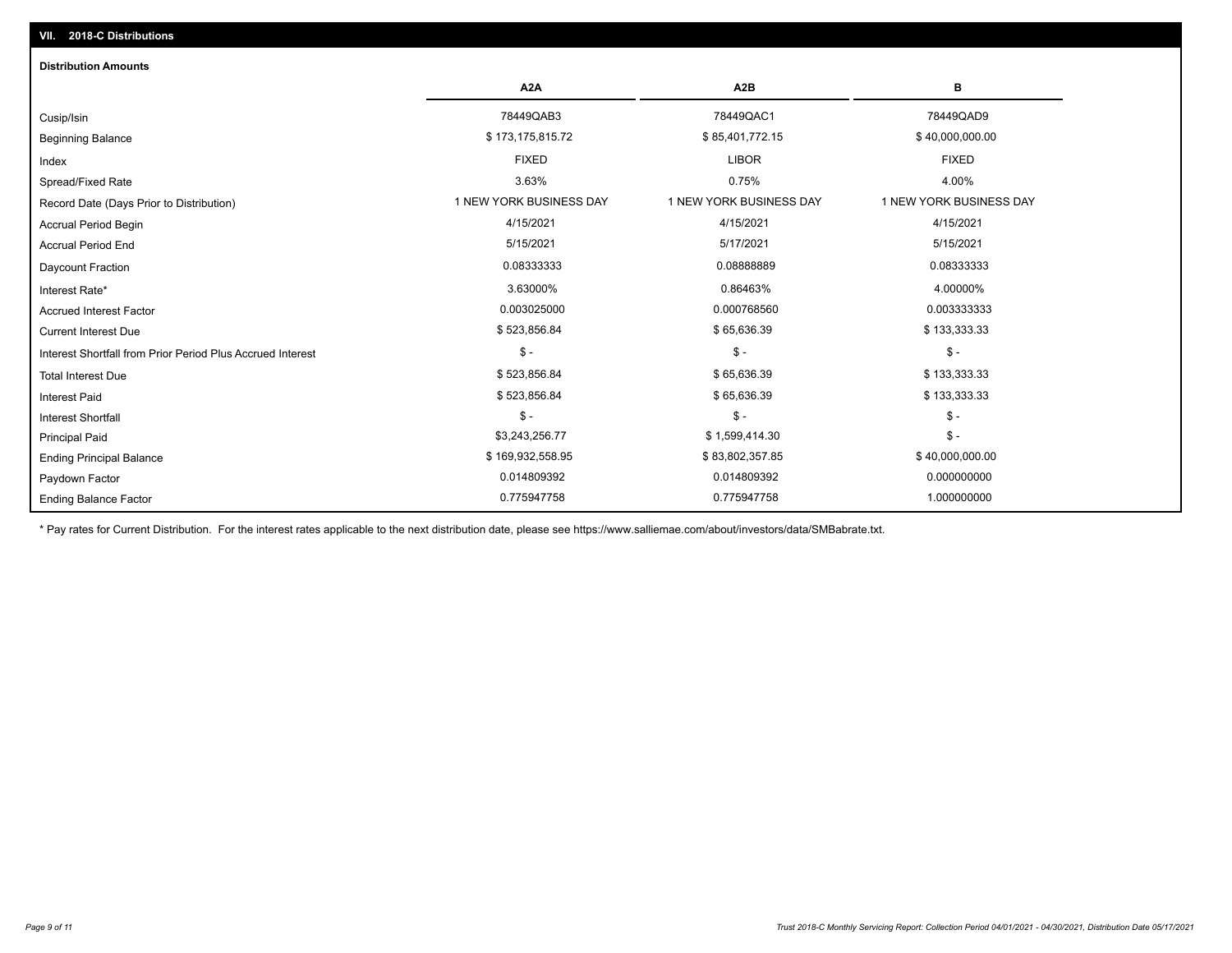#### **Since Issued Total CPR**

$$
\text{total CPR} = 1 - \left(\frac{APB}{PPB}\right)^{\left(\frac{12}{MSC}\right)}
$$

APB = Actual period-end Pool Balance PPB = Projected period-end Pool Balance assuming no prepayments and no defaults Pool Balance = Sum(Principal Balance + Interest Accrued to Capitalize Balance) MSC = Months Since Cut-Off

 $\mathsf{I}$ J λ

#### **Since-Issued Total Constant Prepayment Rate (CPR)**

Since-Issued Total CPR measures prepayments, both voluntary and involuntary, for a trust student loan pool over the life of a transaction. For each trust distribution, the actual month-end pool balance is compared against a month-end pool balance originally projected at issuance assuming no prepayments and defaults. For purposes of Since- Issued Total CPR calculations, projected period end pool balance assumes in-school status loans have up to a six month grace period before moving to repayment, grace status loans remain in grace status until their status end date and then to move to full principal and interest repayment, loans subject to interim interest or fixed payments during their in-school and grace period continue paying interim interest or fixed payments until full